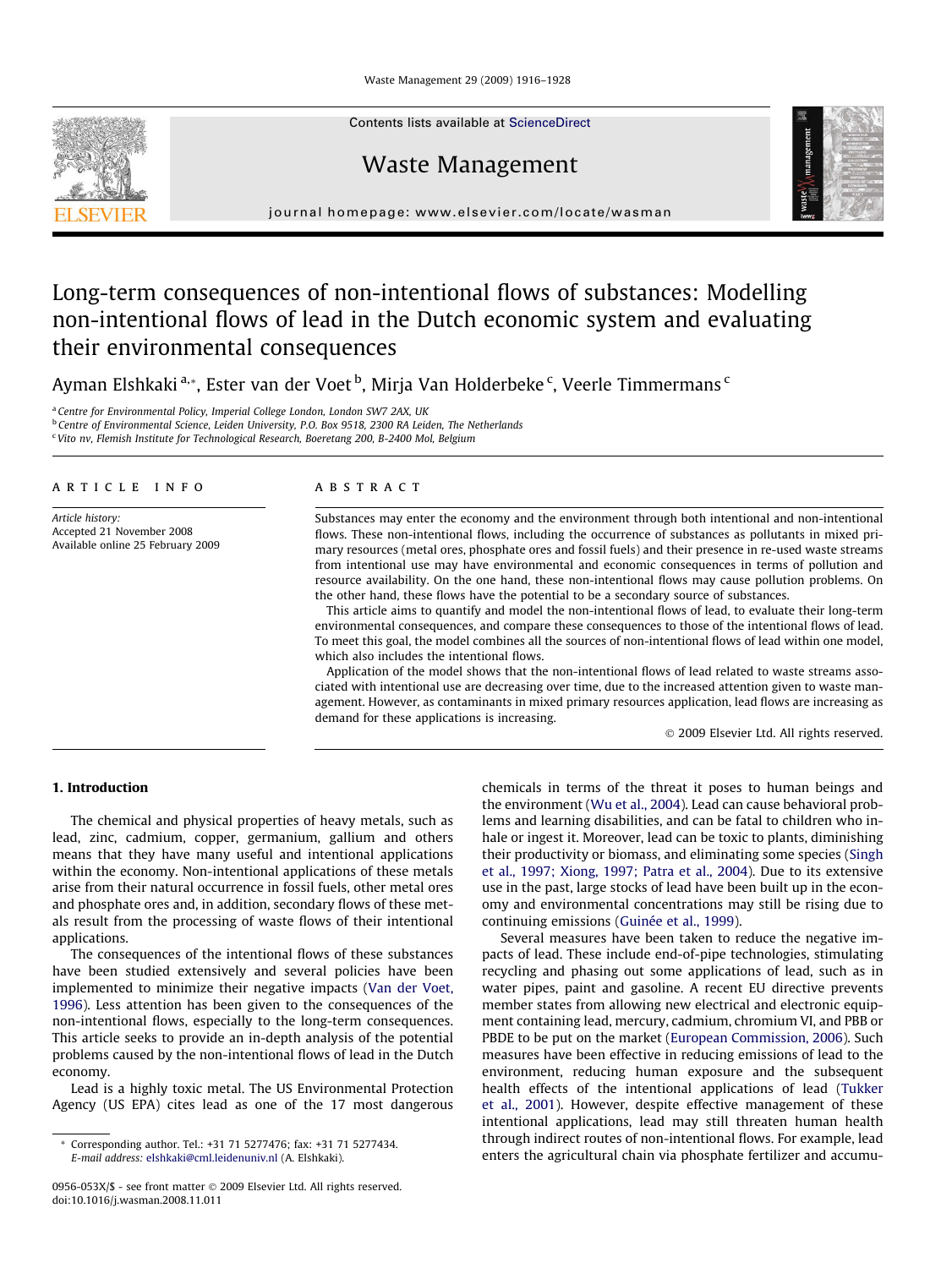lates there, leading to significant concentrations in manure ([Guinée](#page--1-0) [et al., 1999\)](#page--1-0). The processing of metal ores and the use of fossil fuels leads to emissions of lead to the environment. Both intentional and non-intentional applications of lead may end up in waste streams. Part of this waste is landfilled and part is used as fly ash, bottom ash and slag in construction materials. In addition to direct emissions of lead to the air, water and soil, the accumulated lead in roads, buildings, agricultural soil and landfill sites may leach to the soil or groundwater.

Thus, the environmental consequences of non-intentional flows of lead stem from different sources, which might develop differently in the future. For example, the flows of lead in the re-used waste stream from intentional use might decrease in the future due to policies aimed at reducing lead applications, or through increased recycling. On the other hand, flows of lead in fossil fuels, fertilizer or other metals may continue to rise as long as the demand for these applications is increasing.

The aim of this article is to evaluate the long-term direct environmental consequences of the non-intentional flows of lead, and compare these with the consequences of the intentional flows of lead. In meeting this goal, a dynamic model for non-intentional flows and stocks of lead is developed.

The accumulated secondary flows in roads and buildings can also be seen as secondary sources of lead. The availability of lead in the utilized and landfilled secondary materials (fly ash, bottom ash and slag) generated from the production of other heavy metals, electricity production from coal and the incineration of intentional applications of lead and of the accumulation of lead in buildings, roads and landfill sites will be discussed in a subsequent article.

To evaluate the long-term consequences of non-intentional flows of lead and other substances, the sources of these flows need to be combined and the factors determining their long-term development should be identified. Both economic factors related to supply and demand and technological factors describing process efficiency need to be included in the model.

The developed model combines functions that describe the long-term development of the main sources of non-intentional flows of lead (electricity production, production of other heavy metal, oil production and fertilizer use), based on statistical approaches and scenarios that describe the demand as a function of socio-economic variables such as GDP, population, price and other specific variables for each application ([Burney, 1995; Ranjan and](#page--1-0) [Jain, 1999; Mohamed and Bodger, 2005; Roberts, 1996; Moore](#page--1-0) [et al., 1996; Crompton, 2000; Mergos and Stoforos, 1997; Bouw](#page--1-0)[man et al., 1997](#page--1-0)) and technological factors describe that process efficiency, with specific detailed models for the intentional applications of lead [\(Elshkaki et al., 2004\)](#page--1-0).

This article is structured as follows. Section 2 outlines the methodology used in modelling non-intentional flows of lead in the economy and the environment. Section [3](#page--1-0) quantifies the model's relations. Section [4](#page--1-0) contains the results of the model's calculations and Section [5](#page--1-0) is dedicated to discussions and conclusions.

### 2. Methodology

#### 2.1. General setup of the model

The core of the model used is based upon substance flow analysis (SFA), which is widely used in the study of both pollution and resources. It is based on the materials balance principle, which enables different types of analysis. Substance flow accounts can be used to identify major flows and accumulations and to spot trends. Static models can be used to identify causes of pollution problems and assess the effectiveness of contra-measures [\(Van der Voet,](#page--1-0) [1996; Bringezu et al., 1997; Bauer et al., 1997\)](#page--1-0). Dynamic models allow for the analysis of the long-term development of stocks and flows, of forecasts of future emissions and waste streams from the stocks built-up within society and the inclusion of loops and cycles within the system [\(Kleijn et al., 2000; Elshkaki et al.,](#page--1-0) [2004](#page--1-0)). As such they can provide a relevant input for strategic environmental policy planning. In addition, SFA has proved to be a particularly suitable tool to spot the non-intentional flows: the occurrence of a substance as a trace contaminant in materials derived from fossil fuels, phosphate rock etc. ([Guinée et al., 1999\)](#page--1-0). This section presents the general setup of the dynamic SFA model for non-intentional flows of lead.

The non-intentional flows of lead in the economic and environmental systems are partly related to the waste streams of the intentional applications of lead and partly to the applications of mixed primary resources. The non-intentional flows, stocks and processes of lead are shown in Fig. 1.



Fig. 1. Non-intentional flows, stocks and processes of lead in the economy and the environment.